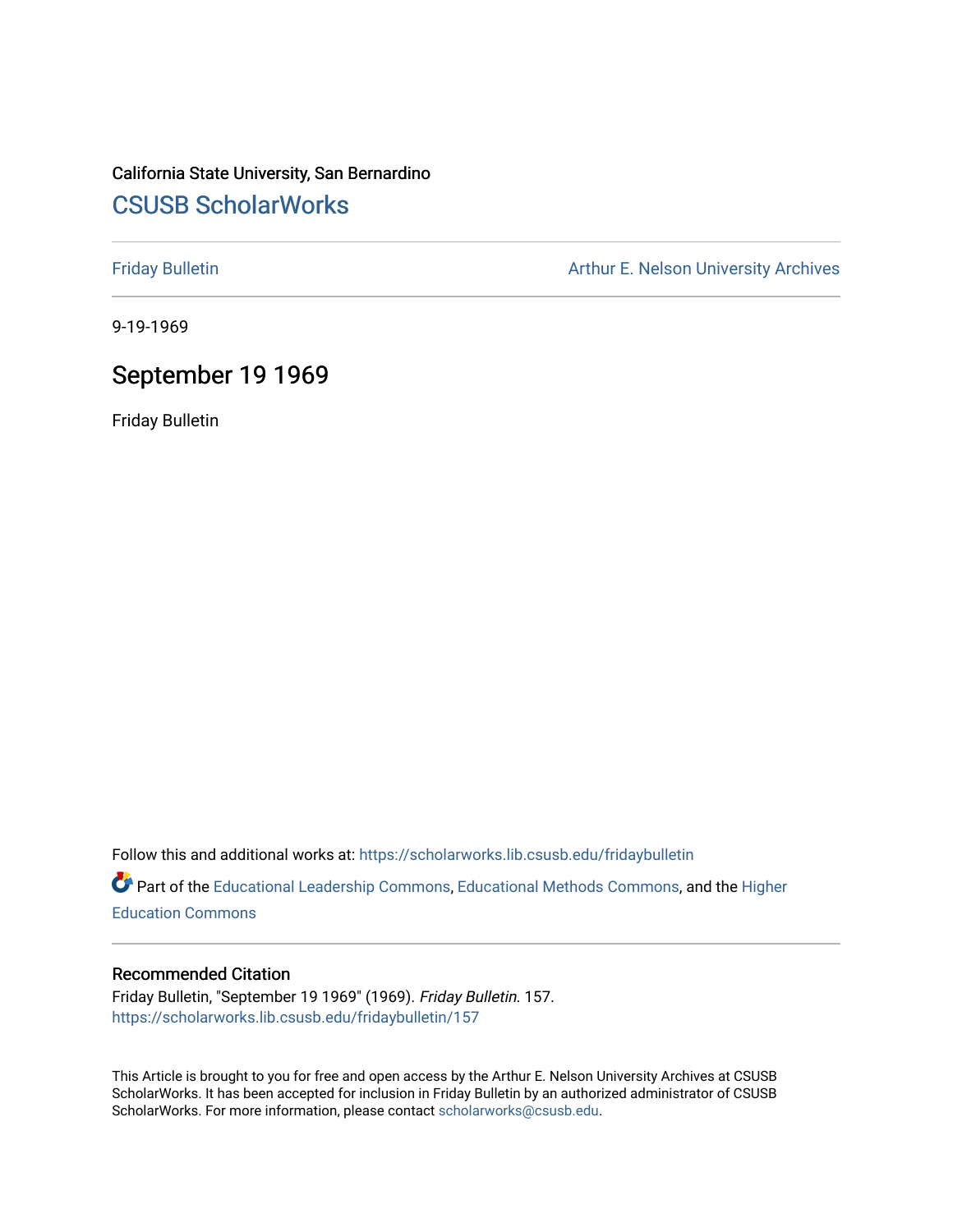$m$ . Telson

# **CALIFORNIA STATE COLLEGE, SAN BERNARDINO**

**The BULLETIN** 

September 19, 1969

'

CSCSB BEGINS FIFTH The 1969-70 academic year officially begins ACADEMIC YEAR TODAY today.

Some 1800 new and returning students are expected to enroll on September 25 and 26 in the College Gym.

In what is anticipated by the Registrar to be the largest enrollment in CSCSB's four-year history, the record number of students will register in two groups, as follows:

Thursday, September 25, juniors, seniors and graduate students Friday, September 26, freshmen and sophomores

The College must cut off enrollment at 1800 students, due to lack of facilities.

Scheduled for today is the meeting of new faculty in PS-10 at 9:30 a.m.

On Monday, September 22, a general faculty meeting will be held from 9:30 a.m to noon in PS-10. **\*\* \*** 

STUDENT SERVICES Many offices in the Student Services wing of OFFICES CHANGE the Library Building have been shifted and three trailers have been installed in back of the Library to accommodate additional personnel.

In new locations are:

 $\frac{1}{\sqrt{2}}$ 

|                                                    | Ext. | Room     |
|----------------------------------------------------|------|----------|
| Asst. Dean of Students (R. Gentry)                 | 441  | Trlr 1A  |
| Assoc. Dean, Placemnt. & Fin. Aid (D.Stansel)      | 454  | Trlr 2A  |
| Financial Aid Coordinator (G. Rangel)              | 268  | $L-120A$ |
| Placement Advisor (G. Hubbard)                     | 455  | Trlr 2C  |
| Assoc. Dean, Activities & Housing (R. DeRemer) 264 |      | $L-116$  |
| Housing Coordinator (T. Pace)                      | 442  | Trlr 1C  |
| Educational Opportunity Director (L. Johnson) 457  |      | $L-122$  |
|                                                    |      |          |

Deadline for the Bulletin is 10 a.m. on Thursdays. Items for the Bulletin should be presented in writing to the College Relations office, A-149.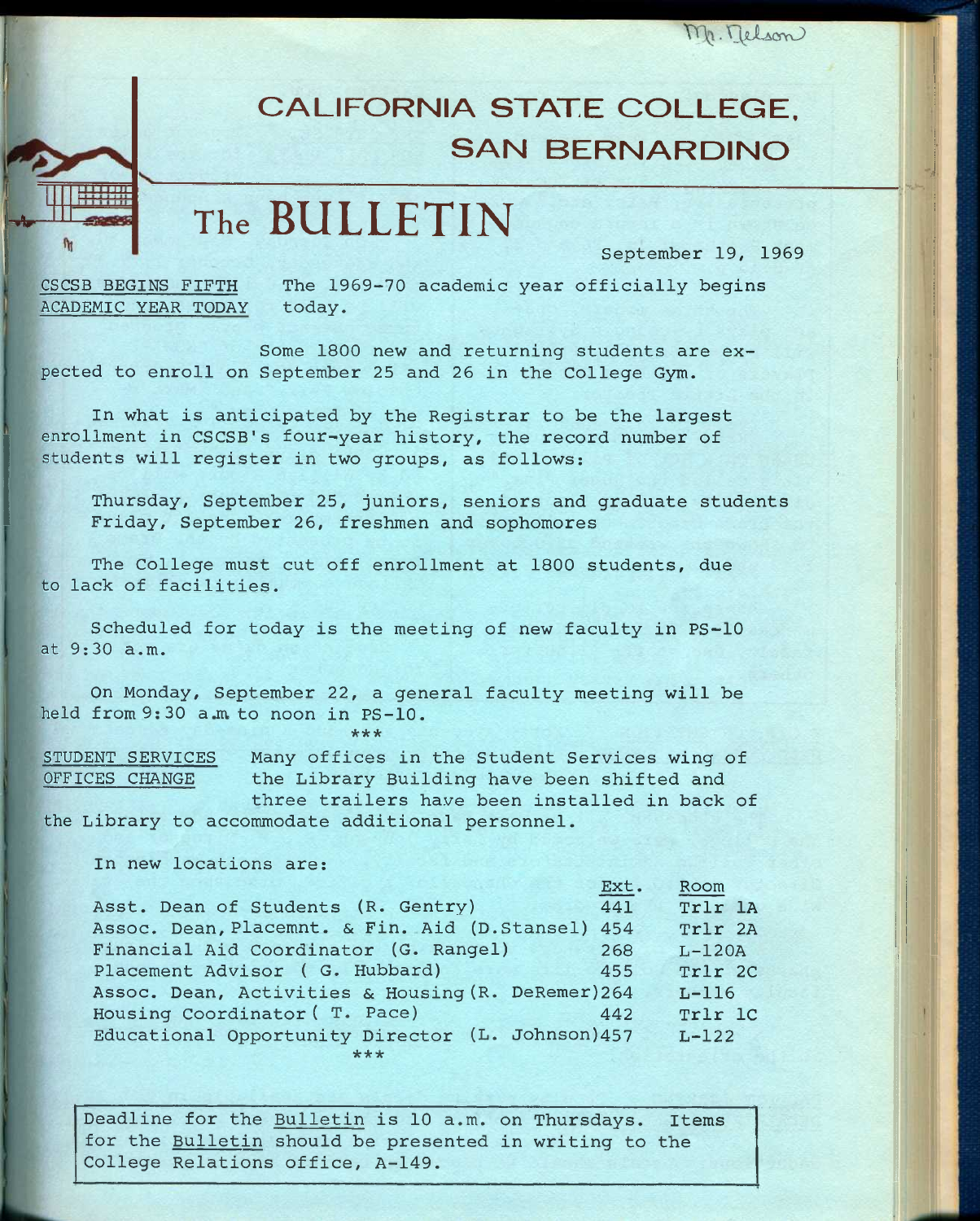Now playing!

"RATS, ETC." Next weekend, TO RETURN the successful Summer Theater

presentation,"Rats, etc." will be shown in a return engagement September 25, 26 and 27 at 8:15 p.m.

The three modern, oneact plays by young playwrights will be performed by the Players of the Pear Garden in the Little Theater.

"Rats, " "Ex-Miss Copper Queen on a Set of Pills," and "It's Called the Sugar Plum," directed by William Slout of the Drama Department, will also be shown the weekend of October 2, 3 and 4.

Admission to all performances is \$.75 for students, faculty and staff; \$1.50 for others.

Casting "NOW!"

TRY-GUTS SET Try-out dates FOR FALL PLAYS for the fall production of "NGW," have been announced.

Gn Tuesday, September 30, and Wednesday, October 1, 7:30 to 9 p.m. in C-116, auditions will be held for roles in three one-act plays, grouped under the title of "NGW!": "Fireworks for a Hot Fourth," "Ludlow Fair," and "Martyrdom of Peter Ghey."

The plays, to be directed by William Slout, will be the second consecutive group of contemporary one-act plays to be presented by the Drama Department. Anyone in the College community is eligible to try out.

Production dates are set for November.

EoOoP. ORIENTATION Forty students attended a nine-day Educational HELD FOR 40 STUDENTS Opportunity Program orientation on campus, which ended yesterday.

The students, all of whom have been accepted for admission to the College, were welcomed by Larry Johnson, E.G.P. Director and other College administrators and faculty. Mr. Kenneth Washington, Director of E.G.P. for the Chancellor's office, discussed the statewide goals of the program.

A series of workshops to acquaint the students with various phases of the College life were conducted by administration and faculty members.

A number of counselors from the community also participated in the orientation. **\*\*\*** 

FACULTY PARKING Faculty parking decals are available in the DECALS AVAILABLE Bursar's office and may be picked up by paying in advance or by making arrangements for payroll

deductions. Decals should be placed on cars as soon as possible.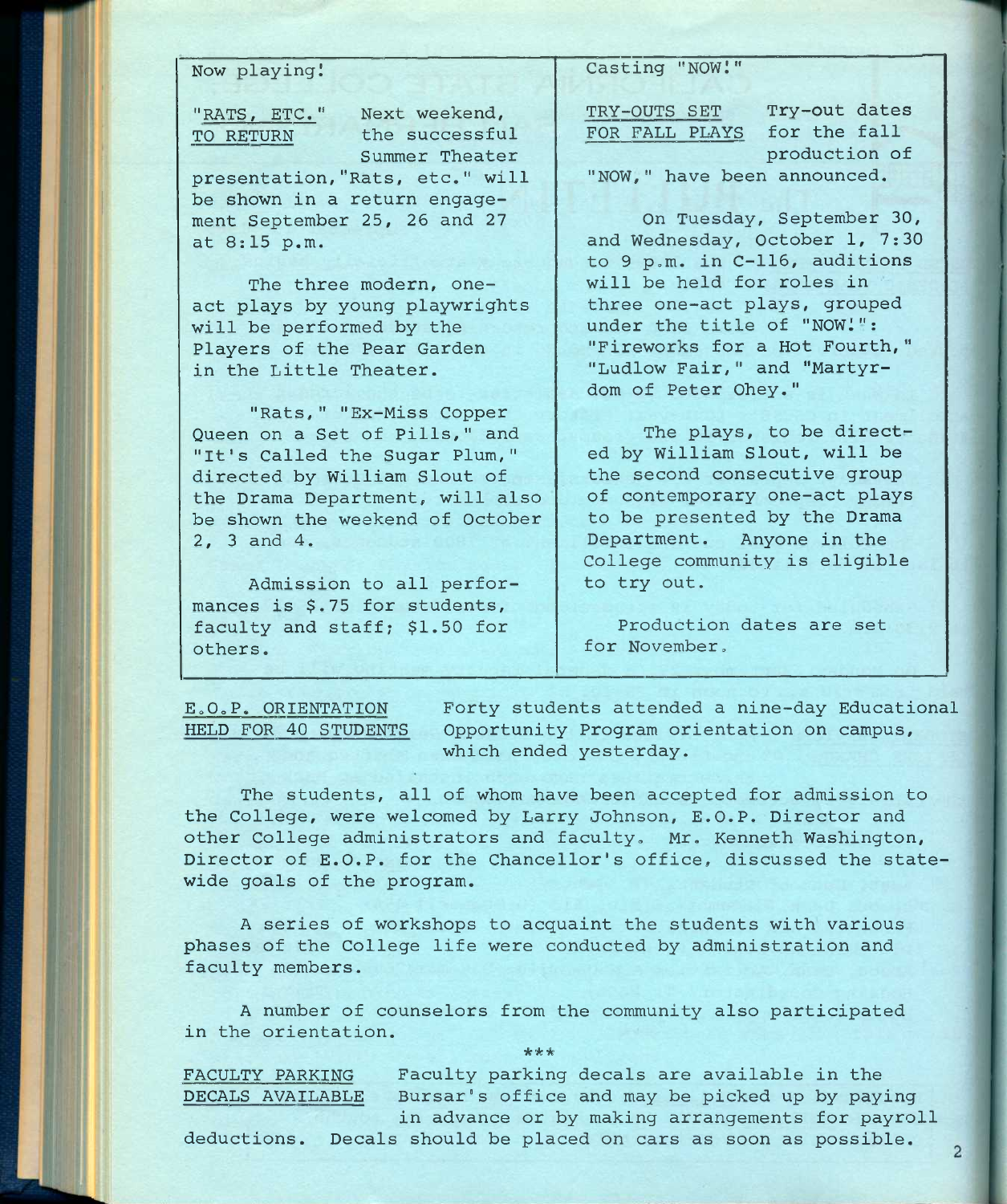CSCSB STUDENTS Three CSCSB students will study this year in TO STUDY ABROAD Sweden, Spain and France. They are Donald Lannon, now at University of Uppsala, Sweden; Mary-Ellen

Madril, University of Granada, Spain; and Leslie Roberts, University of Aix-Marseille, France.  $***$ 

FACULTY MEMBERS Five faculty members have received their doctor-RECEIVE DOCTORATES ates this summer.

Returning faculty; David Flint, Asst. Professor of Political Science, received his Ph.D. at Washington State University. . . Stuart (Mike) Persell, Asst. Professor of History, received his Ph.D. at Stanford University,

New faculty: Dalton Harrington, Asst. Professor of Biology, received his Ph.D at the University of Nebraska . . .Frederick Thatcher. Lect. in Physics, received his Ph.D, at the University of California at Riverside. . . Walter Zoecklein. Asst. Prof. of Philosophy, received his Ph.D. at the University of California, San Diego.

FELLOWSHIPS, Danforth Graduate Fellowships are available to those GRANTS LISTED who wish to enter the college teaching profession and who will begin graduate work in the fall of 1970.

Men and women with religious interests are encouraged to apply. GRE verbal and quantitative test scores are required. GRE's are given October 25 and December 13, Applications for GRE must be made before October 11 and November 25, respectively. For further information see Charles Kellers, PS-115.

American Council of Learned Societies have fellowships and grants available. See Dr. Fred Roach, A-193. **+** 

*•kieie* 

**+** 

The Committee on Basic Research in Education of the U.S. Office of Education has a continued program of grants. A list of fellowships and grants with their respective deadlines is available in the office of Dr. Fred Roach, A-193.

PERSONALS - While attending the International Arthurian Congress (medieval studies) in Wales this summer. Dr. Mireille Rydell (French) suffered a fall resulting in a broken foot. She was later able to continue with her plans to visit her family in France.

Congratulations....Dr. and Mrs. Elliott Barkan (History) welcomed their first child, Ari David, weighing 7 pounds, 6 ounces, born in Honolulu August 21.

**+** 

..Dr. and Mrs. Robert Blackey (History) became the parents of Jeffrey Gordon, weighing 6 pounds, 7 ounces, September 10. The Blackeys also have a son, Richard, age 3.